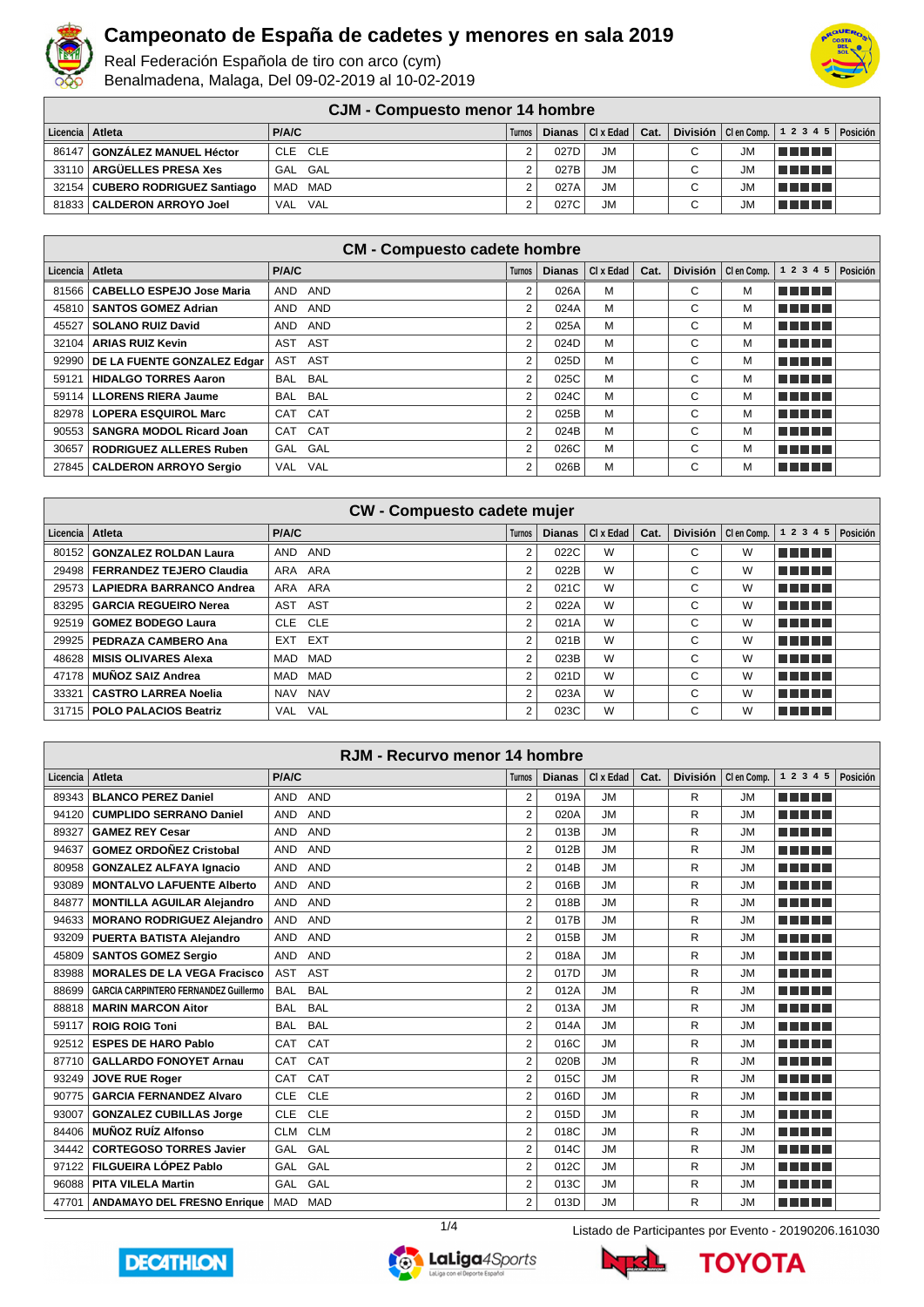

Real Federación Española de tiro con arco (cym) Benalmadena, Malaga, Del 09-02-2019 al 10-02-2019



**RJM - Recurvo menor 14 hombre** Continuary Continuary **Licencia Atleta P/A/C Turnos Dianas Cl x Edad Cat. División Cl en Comp. 1 2 3 4 5 Posición DIAZ MORILLAS Guillermo** MAD MAD 2 014D JM R JM **NEBEL DIAZ MORILLAS Raul** MAD MAD 2 012D JM R JM **NEBEL HERNAN MARTÍ Isaac** MAD MAD 2 020C JM R JM **THEFT NICOLAS ARIAS Javier** MUR MUR 2 019B JM R JM <u> E E E E E</u> **ARRIZURIETA BARRETO Emilio** NAV NAV 2 017A JM R JM <u> DE BE</u> **LASA LARA Marcos** NAV NAV 2 016A JM R JM <u>manan</u> **RECARI GLARIA Alvaro** NAV NAV 2 015A JM R JM **THE REAL APEZETXEA ELOLA Eneko** PVA PVA 2 2 017C JM R JM **THE LIB APARISI MARTÍ Oscar** VAL VAL 2 019C JM R JM **REBEE** 

|          | RJW - Recurvo menor de 14 mujer      |                          |                         |               |           |      |                 |             |                        |          |
|----------|--------------------------------------|--------------------------|-------------------------|---------------|-----------|------|-----------------|-------------|------------------------|----------|
| Licencia | <b>Atleta</b>                        | P/A/C                    | Turnos                  | <b>Dianas</b> | CI x Edad | Cat. | <b>División</b> | CI en Comp. | 1 2 3 4 5              | Posición |
| 91489    | <b>AZNAR TEJERO Marta</b>            | AND<br><b>AND</b>        | $\overline{2}$          | 006C          | <b>JW</b> |      | R               | JW          | ma matsa               |          |
| 80653    | <b>CAMACHO GALVAN Miriam</b>         | <b>AND</b><br><b>AND</b> | $\overline{2}$          | 002C          | <b>JW</b> |      | R               | <b>JW</b>   | ma matsa               |          |
|          | 80663   CASTILLA QUINTERO Alicia     | AND<br><b>AND</b>        | $\overline{2}$          | 009C          | <b>JW</b> |      | R               | <b>JW</b>   | ma mata                |          |
| 81648    | <b>HERNANDEZ VELASCO Marina</b>      | <b>AND</b><br>AND        | $\overline{2}$          | 003C          | <b>JW</b> |      | R               | <b>JW</b>   | ma mata                |          |
| 80302    | JIMENEZ LLANES JUDIHT MARIA M.       | <b>AND</b><br><b>AND</b> | $\overline{2}$          | 008C          | <b>JW</b> |      | R               | <b>JW</b>   | .                      |          |
| 80662    | <b>PECCHIO MORON Clara</b>           | <b>AND</b><br><b>AND</b> | $\overline{2}$          | 001C          | <b>JW</b> |      | R               | <b>JW</b>   | ma mata                |          |
| 83110    | RAMIREZ MANCEBO Carla Noemi          | AND<br><b>AND</b>        | $\overline{2}$          | 004C          | <b>JW</b> |      | R               | <b>JW</b>   |                        |          |
| 91548    | <b>ROMERO ABRIO Leticia</b>          | <b>AND</b><br><b>AND</b> | $\overline{2}$          | 005C          | <b>JW</b> |      | R               | <b>JW</b>   | a katika Kabupatén Ing |          |
| 93090    | <b>SANCHEZ CAPARROS Lucia</b>        | <b>AND</b><br><b>AND</b> | $\overline{2}$          | 007C          | <b>JW</b> |      | R               | <b>JW</b>   | ma mata                |          |
| 84998    | <b>CHAMERA RENDUELES Ana</b>         | <b>AST</b><br><b>AST</b> | $\overline{\mathbf{c}}$ | 004D          | <b>JW</b> |      | R               | <b>JW</b>   |                        |          |
| 94826    | CRESPO MURILLO Lucia                 | <b>AST</b><br><b>AST</b> | $\overline{2}$          | 003D          | <b>JW</b> |      | R               | <b>JW</b>   | m Alban                |          |
| 30727    | <b>FERNANDEZ GOMEZ Anuska</b>        | AST<br><b>AST</b>        | $\overline{2}$          | 001D          | <b>JW</b> |      | R               | <b>JW</b>   | ma mata                |          |
| 84994    | <b>GONZALEZ GARCIA Rebeca</b>        | <b>AST</b><br><b>AST</b> | $\overline{2}$          | 002D          | <b>JW</b> |      | R               | <b>JW</b>   |                        |          |
| 31099    | <b>GUTIERREZ NORIEGA Angela</b>      | <b>AST</b><br><b>AST</b> | $\overline{2}$          | 005D          | <b>JW</b> |      | R               | <b>JW</b>   | ma mata                |          |
| 86921    | <b>GOMEZ BUFI Nur</b>                | <b>BAL</b><br><b>BAL</b> | $\overline{2}$          | 007D          | <b>JW</b> |      | R               | <b>JW</b>   | ma matsa               |          |
| 83221    | <b>PASCUAL FORTEZA Pilar</b>         | <b>BAL</b><br><b>BAL</b> | $\overline{2}$          | 009D          | <b>JW</b> |      | R               | <b>JW</b>   | ma matsa               |          |
| 88791    | RAMIREZ FRANCO Paola Alejandra       | <b>BAL</b><br><b>BAL</b> | $\overline{2}$          | 006D          | <b>JW</b> |      | R               | <b>JW</b>   | ma mata                |          |
| 95392    | <b>ROIG BAUZA Marina</b>             | <b>BAL</b><br><b>BAL</b> | $\overline{2}$          | 008D          | <b>JW</b> |      | R               | <b>JW</b>   | ma matsa               |          |
| 92459    | ANTONIJUAN OCAÑA Andrea              | CAT<br><b>CAT</b>        | $\overline{2}$          | 001B          | <b>JW</b> |      | R               | <b>JW</b>   | .                      |          |
| 84484    | <b>GARCIA BALMASEDA Ainara</b>       | CAT<br>CAT               | $\overline{2}$          | 003B          | <b>JW</b> |      | R               | <b>JW</b>   | ma mata                |          |
| 81883    | <b>GARCÍA CALLEJÓN Leire</b>         | CAT<br><b>CAT</b>        | $\overline{2}$          | 002B          | <b>JW</b> |      | R               | <b>JW</b>   | ma matsa               |          |
| 89778    | <b>GARCIA CAMPOS Izaskun</b>         | <b>CAT</b><br><b>CAT</b> | $\overline{2}$          | 006B          | <b>JW</b> |      | R               | <b>JW</b>   |                        |          |
|          | 88433   RAMOS VALIENTE Lucia         | CAT<br>CAT               | $\overline{2}$          | 004B          | <b>JW</b> |      | R               | <b>JW</b>   | TI NI TITL             |          |
|          | 87654 TARRAGÓ BULETE Alba            | CAT<br>CAT               | $\overline{2}$          | 005B          | <b>JW</b> |      | R               | <b>JW</b>   | ma matsa               |          |
| 90258    | <b>GARCÍA MEDINA Andrea</b>          | <b>CLE</b><br><b>CLE</b> | $\overline{2}$          | 009B          | <b>JW</b> |      | R               | <b>JW</b>   |                        |          |
|          | 87175   MARTÍN MÁRQUEZ Claudia       | <b>CLE</b><br><b>CLE</b> | $\overline{2}$          | 008B          | <b>JW</b> |      | R               | <b>JW</b>   | TI TITLE               |          |
| 88924    | <b>ÓÑIGA PAREDERO Natalia</b>        | <b>CLE</b><br><b>CLE</b> | $\overline{2}$          | 007B          | <b>JW</b> |      | R               | <b>JW</b>   | ma matsa               |          |
| 88954    | <b>ARRROYO ZABALLOS Silvia Maria</b> | <b>CLM</b><br><b>CLM</b> | $\overline{2}$          | 010C          | <b>JW</b> |      | R               | <b>JW</b>   |                        |          |
|          | 88146   BALLESTEROS GUERRERO Susana  | <b>CLM</b><br><b>CLM</b> | $\overline{2}$          | 011C          | <b>JW</b> |      | R               | <b>JW</b>   | TI TITLE               |          |
| 86996    | <b>CABRERA GUIJO Marta</b>           | <b>EXT</b><br><b>EXT</b> | $\overline{2}$          | 011A          | <b>JW</b> |      | R               | <b>JW</b>   |                        |          |
| 88358    | <b>CABALLO FERNANDEZ Alicia</b>      | <b>MAD</b><br><b>MAD</b> | $\overline{2}$          | 003A          | <b>JW</b> |      | R               | <b>JW</b>   |                        |          |
| 47569    | <b>DIAZ MORILLAS Paula</b>           | <b>MAD</b><br><b>MAD</b> | $\overline{2}$          | 007A          | <b>JW</b> |      | R               | <b>JW</b>   | TI TITLE               |          |
| 48115    | FUENTE TORRECILLA Iria De La         | <b>MAD</b><br><b>MAD</b> | $\overline{2}$          | 006A          | <b>JW</b> |      | R               | <b>JW</b>   | MA MD L                |          |
| 47825    | GARCIA NAVAS GARCIA NAVAS Carlota    | <b>MAD</b><br><b>MAD</b> | $\overline{2}$          | 009A          | <b>JW</b> |      | R               | <b>JW</b>   | min min                |          |
|          | 88485 GUZMÁN ALMAZÁN Claudia         | MAD<br><b>MAD</b>        | $\overline{2}$          | 008A          | <b>JW</b> |      | R               | <b>JW</b>   | TI NI TITL             |          |
| 85233    | <b>IBAÑEZ ROMERO Claudia</b>         | MAD<br><b>MAD</b>        | $\overline{2}$          | 010A          | <b>JW</b> |      | R               | <b>JW</b>   | ma mata                |          |
| 48782    | <b>MONDEJAR GARCIA Maria</b>         | <b>MAD</b><br><b>MAD</b> | $\overline{2}$          | 005A          | <b>JW</b> |      | R               | <b>JW</b>   |                        |          |
|          | 48758   UNAMUNZAGA ALTUNA Irati      | <b>MAD</b><br><b>MAD</b> | $\overline{2}$          | 004A          | <b>JW</b> |      | R               | <b>JW</b>   | TI TITLE               |          |
| 48759    | UNAMUNZAGA ALTUNA Samantha           | MAD<br><b>MAD</b>        | $\overline{2}$          | 002A          | <b>JW</b> |      | R               | <b>JW</b>   | ma mata                |          |
| 32796    | <b>ZARCO PALACIOS Alba</b>           | <b>MAD</b><br>MAD        | $\overline{2}$          | 001A          | <b>JW</b> |      | R               | <b>JW</b>   |                        |          |
| 31168    | <b>LOPEZ PEÑA Ainhoa</b>             | <b>RIO</b><br><b>RIO</b> | $\overline{2}$          | 010B          | <b>JW</b> |      | R               | <b>JW</b>   | TI TITLE               |          |
|          | 31164   LOPEZ PEÑA Silvia            | <b>RIO</b><br><b>RIO</b> | $\overline{2}$          | 011B          | <b>JW</b> |      | R               | <b>JW</b>   | ma matsa               |          |







**TOYOTA**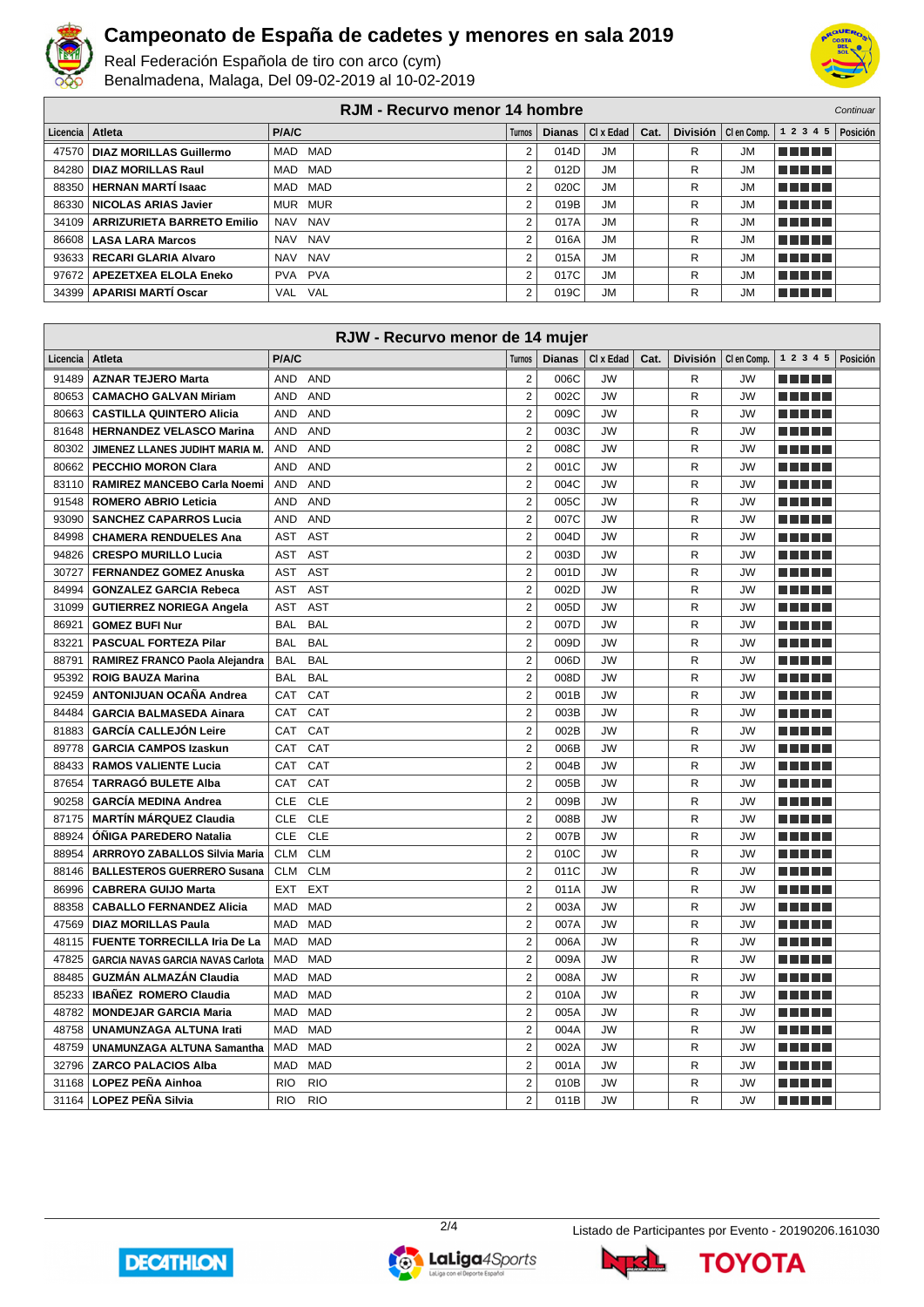

Real Federación Española de tiro con arco (cym) Benalmadena, Malaga, Del 09-02-2019 al 10-02-2019



**RM - Recurvo cadete hombre**

| Licencia | ∣ Atleta                                 | <b>P/A/C</b> |            | <b>Turnos</b> | <b>Dianas</b> | CI x Edad | Cat. | <b>División</b> | CI en Comp. | 1 2 3 4 5                                                                                                      | Posición |
|----------|------------------------------------------|--------------|------------|---------------|---------------|-----------|------|-----------------|-------------|----------------------------------------------------------------------------------------------------------------|----------|
| 81877    | <b>BEJARANO LLANES Roberto</b>           | AND          | <b>AND</b> | $\mathbf{1}$  | 014A          | M         |      | R               | м           | <u> Liberal Maria II</u>                                                                                       |          |
| 94134    | <b>CERREJON MESA Juan Ramon</b>          | AND          | <b>AND</b> | $\mathbf{1}$  | 017A          | M         |      | R               | M           |                                                                                                                |          |
| 80782    | <b>CUENCA MARTIN Javier</b>              | AND          | <b>AND</b> | $\mathbf{1}$  | 016A          | M         |      | R               | M           |                                                                                                                |          |
| 80098    | <b>GONZALEZ LOZANO Juan Jesus</b>        | AND          | <b>AND</b> | $\mathbf{1}$  | 020A          | M         |      | R               | M           | TI NI NI N                                                                                                     |          |
| 81876    | <b>HERRERA BECERRA Antonio</b>           | <b>AND</b>   | <b>AND</b> | $\mathbf{1}$  | 012A          | M         |      | R               | м           | M M M M M                                                                                                      |          |
| 94628    | <b>JAILLOUX PEÑA Hanael</b>              | AND          | <b>AND</b> | $\mathbf{1}$  | 015A          | M         |      | R               | м           | -----                                                                                                          |          |
| 87909    | <b>PORTILLO FERNANDEZ Ivan</b>           | <b>AND</b>   | <b>AND</b> | 1             | 013A          | M         |      | R               | м           | -----                                                                                                          |          |
| 44326    | <b>RODRIGUEZ GUTIERREZ Agustin</b>       | AND          | <b>AND</b> | $\mathbf{1}$  | 018A          | M         |      | R               | M           | MA MAT                                                                                                         |          |
| 80396    | <b>SERRANO TENOR Manuel</b>              | AND          | <b>AND</b> | $\mathbf{1}$  | 019A          | M         |      | R               | M           | an kalendar                                                                                                    |          |
| 30003    | <b>RUFAS MORILLO Francho</b>             | ARA          | <b>ARA</b> | $\mathbf{1}$  | 025A          | M         |      | R               | M           | <u>a kata ing Pa</u>                                                                                           |          |
| 29598    | <b>TEMIÑO MEDIEL Andres</b>              | ARA          | <b>ARA</b> | $\mathbf{1}$  | 024A          | M         |      | R               | M           |                                                                                                                |          |
| 92989    | <b>CANTELI GONZALEZ Alejandro</b>        | AST          | <b>AST</b> | $\mathbf{1}$  | 022A          | M         |      | R               | M           | an bin bin b                                                                                                   |          |
| 95196    | <b>DIAZ MENENDEZ Daniel</b>              | <b>AST</b>   | <b>AST</b> | $\mathbf{1}$  | 023A          | M         |      | R               | M           | TI NI TITL                                                                                                     |          |
| 84013    | <b>FRANCISCO DIAZ David</b>              | <b>AST</b>   | <b>AST</b> | $\mathbf{1}$  | 021A          | M         |      | R               | м           | <u> El Bertin</u>                                                                                              |          |
| 32896    | <b>BARRERA DE LAS HERAS Guaire</b>       | <b>BAL</b>   | <b>BAL</b> | $\mathbf{1}$  | 015C          | M         |      | R               | M           | <u> El Bertin</u>                                                                                              |          |
| 88849    | <b>DAZA CACERES Pablo</b>                | <b>BAL</b>   | <b>BAL</b> | $\mathbf{1}$  | 013C          | M         |      | R               | М           | -----                                                                                                          |          |
| 58948    | <b>GOKER SOLA Bora</b>                   | <b>BAL</b>   | <b>BAL</b> | $\mathbf{1}$  | 014D          | M         |      | R               | M           | T FI FI FI                                                                                                     |          |
| 88845    | <b>HIDALGO SERRA Antonio</b>             | <b>BAL</b>   | <b>BAL</b> | $\mathbf{1}$  | 018C          | M         |      | R               | M           | -----                                                                                                          |          |
| 32895    | <b>LONGHITANO RIERA Ivan</b>             | <b>BAL</b>   | <b>BAL</b> | $\mathbf{1}$  | 012C          | M         |      | R               | M           | -----                                                                                                          |          |
| 59182    | <b>PASCUAL FORTEZA Alberto</b>           | BAL          | <b>BAL</b> | $\mathbf{1}$  | 019B          | M         |      | R               | M           |                                                                                                                |          |
| 58470    | <b>PLEITE PASCUAL Victor</b>             | BAL          | <b>BAL</b> | $\mathbf{1}$  | 014C          | M         |      | R               | м           | -----                                                                                                          |          |
| 59292    | <b>RIERA HERNANDEZ Jordi</b>             | BAL          | <b>BAL</b> | $\mathbf{1}$  | 016C          | M         |      | R               | M           | T FITTER                                                                                                       |          |
| 59086    | <b>ROSELLO RABANETE Marc</b>             | BAL          | <b>BAL</b> | $\mathbf{1}$  | 017C          | M         |      | R               | м           | n di Titolo                                                                                                    |          |
| 71000    | <b>ARNAL SELGA Joan</b>                  | CAT          | CAT        | $\mathbf{1}$  | 012D          | M         |      | R               | M           | TI FILM                                                                                                        |          |
| 93252    | <b>GODINO GRUEIRA Jose Ignacio</b>       | CAT          | CAT        | $\mathbf{1}$  | 016D          | M         |      | R               | М           | an kalendar                                                                                                    |          |
| 92112    | <b>MARSAL GUTIERREZ Miquel</b>           | CAT          | CAT        | $\mathbf{1}$  | 018D          | M         |      | R               | M           | TI FILM                                                                                                        |          |
| 91140    | PÉREZ LÓPEZ Sergi                        | CAT          | CAT        | $\mathbf{1}$  | 015D          | M         |      | R               | M           | TITI DE                                                                                                        |          |
| 72516    | <b>POSTIGO TALON Ivan</b>                | CAT          | CAT        | $\mathbf{1}$  | 017D          | M         |      | R               | м           |                                                                                                                |          |
| 91663    | <b>ZAMORA GARCÍA Pablo</b>               | CAT          | CAT        | $\mathbf{1}$  | 013D          | M         |      | R               | M           | a ka<br>a katika T                                                                                             |          |
| 84350    | <b>ALVAREZ RODRIGUEZ Jorge</b>           | <b>CLE</b>   | <b>CLE</b> | $\mathbf{1}$  | 016B          | M         |      | R               | M           | an bin birni                                                                                                   |          |
| 90778    | <b>ALVARO MARTINEZ Marcos</b>            | <b>CLE</b>   | <b>CLE</b> | $\mathbf{1}$  | 012B          | M         |      | R               | M           | ma matsa                                                                                                       |          |
| 31049    | <b>ESCUDERO OLLERO Marcos</b>            | <b>CLE</b>   | <b>CLE</b> | $\mathbf{1}$  | 015B          | M         |      | R               | M           | n di Titolo                                                                                                    |          |
| 33275    | <b>FERNANDEZ SANCHEZ Alvaro</b>          | <b>CLE</b>   | <b>CLE</b> | $\mathbf{1}$  | 018B          | M         |      | R               | M           | T FI FI FI                                                                                                     |          |
| 86163    | <b>GONZÁLEZ FERNÁNDEZ Yeray</b>          | <b>CLE</b>   | <b>CLE</b> | $\mathbf{1}$  | 014B          | M         |      | R               | M           |                                                                                                                |          |
| 83459    | <b>SANCHEZ CORRALES Pablo Enrique</b>    | <b>CLE</b>   | <b>CLE</b> | $\mathbf{1}$  | 017B          | M         |      | R               | м           | -----                                                                                                          |          |
| 32138    | <b>SANTIAGO GONZALEZ Ruben</b>           | <b>CLE</b>   | <b>CLE</b> | $\mathbf{1}$  | 013B          | M         |      | R               | M           | TI TI DI U                                                                                                     |          |
| 84405    | <b>CIPRIAN CASCANTE Diego</b>            | CLM          | <b>CLM</b> | $\mathbf{1}$  | 026B          | M         |      | R               | м           | TI TI DI U                                                                                                     |          |
| 84393    | <b>REDONDO MADRUGA Marcos</b>            | CLM CLM      |            | $\mathbf{1}$  | 025B          | M         |      | R               | M           | <u>a kata ing Pa</u>                                                                                           |          |
| 82314    | <b>MARTIN RODRIGUEZ Pablo</b>            | EXT EXT      |            | $\mathbf{1}$  | 026C          | м         |      | R               | м           |                                                                                                                |          |
| 25143    | RODRIGUEZ AREVALO Alejandro              | EXT          | <b>EXT</b> | $\mathbf{1}$  | 024D          | M         |      | R               | М           | MA MAR                                                                                                         |          |
| 89151    | <b>BAAMONDE BECEIRO Nuno</b>             | GAL          | GAL        | $\mathbf{1}$  | 026A          | М         |      | R               | м           | <u> Listo de la</u>                                                                                            |          |
|          | 84865   DE LA CUERDA MONTERO Ruben       | MAD MAD      |            | $\mathbf{1}$  | 024C          | М         |      | R               | М           | ME HELL                                                                                                        |          |
| 84934    | <b>DELGADO LAGUNA Iker</b>               | MAD MAD      |            | $\mathbf{1}$  | 023C          | М         |      | R               | м           | <u> Aleksandrija pa</u>                                                                                        |          |
| 47965    | <b>GUTIERREZ DE CORRAL Gonzalo</b>       | MAD MAD      |            | $\mathbf{1}$  | 020C          | м         |      | R               | м           | M M M M M                                                                                                      |          |
|          | 88732   MERIDA GONZALEZ Javier           | MAD MAD      |            | $\mathbf{1}$  | 021C          | M         |      | R               | м           | <u> Here i Her</u>                                                                                             |          |
|          | 89676   RODRÍGUEZ LÓPEZ Alberto          | MAD MAD      |            | $\mathbf{1}$  | 022C          | м         |      | R               | М           | <u> Here i s</u>                                                                                               |          |
| 30797    | <b>SANCHEZ ANTOKU Yun</b>                | MAD MAD      |            | $\mathbf{1}$  | 019C          | М         |      | R               | M           | TI TITLE                                                                                                       |          |
| 31146    | <b>DABAN BAINES Jorge</b>                | NAV NAV      |            | $\mathbf{1}$  | 024B          | М         |      | R               | М           | <u> Aleksandrija pa</u>                                                                                        |          |
| 89597    | <b>IBANEZ GUTIERREZ Francisco Javier</b> | NAV NAV      |            | $\mathbf{1}$  | 023B          | М         |      | R               | M           | <u> Literatur</u>                                                                                              |          |
|          | 34116   RUBIO BARRENA Miguel Angel       | NAV          | <b>NAV</b> | $\mathbf{1}$  | 025C          | М         |      | R               | м           | <u> Listo de la</u>                                                                                            |          |
| 52731    | <b>BARCINA RUIZ Beñat</b>                | PVA          | <b>PVA</b> | $\mathbf{1}$  | 020B          | М         |      | R               | М           | ME NE NE                                                                                                       |          |
| 52696    | MACHIO JIMENEZ Aimar                     | PVA PVA      |            | $\mathbf{1}$  | 021B          | м         |      | R               | м           |                                                                                                                |          |
| 90746    | <b>MADEJON CASTRO Aitor</b>              | PVA PVA      |            | $\mathbf{1}$  | 022B          | м         |      | R               | м           | <u> Aleksandrija pa</u>                                                                                        |          |
| 89594    | <b>CANDELA JULIAN Adrián</b>             | VAL VAL      |            | $\mathbf{1}$  | 022D          | М         |      | R               | M           | <u> Aleksandrija pa</u>                                                                                        |          |
| 33059    | <b>LUCHA ESCRIBANO Emilio</b>            | VAL VAL      |            | $\mathbf{1}$  | 020D          | М         |      | R               | м           | a je po se po                                                                                                  |          |
| 89463    | MENA BELLOD David                        | VAL VAL      |            | $\mathbf{1}$  | 019D          | M         |      | R               | M           | a di sebagai pada salah sahiji dan sahiji dan sahiji dan adalah sahiji dan adalah sahiji dari sahiji dari sahi |          |
| 86488    | <b>MIRA BELMONTE Ruben</b>               | VAL VAL      |            | $\mathbf{1}$  | 023D          | М         |      | R               | М           |                                                                                                                |          |
| 91991    | <b>OLCINA CALABUIG Alberto</b>           | VAL VAL      |            | $\mathbf{1}$  | 021D          | М         |      | R               | М           | <u> El El El E</u>                                                                                             |          |
|          |                                          |              |            |               |               |           |      |                 |             |                                                                                                                |          |









**TOYOTA**